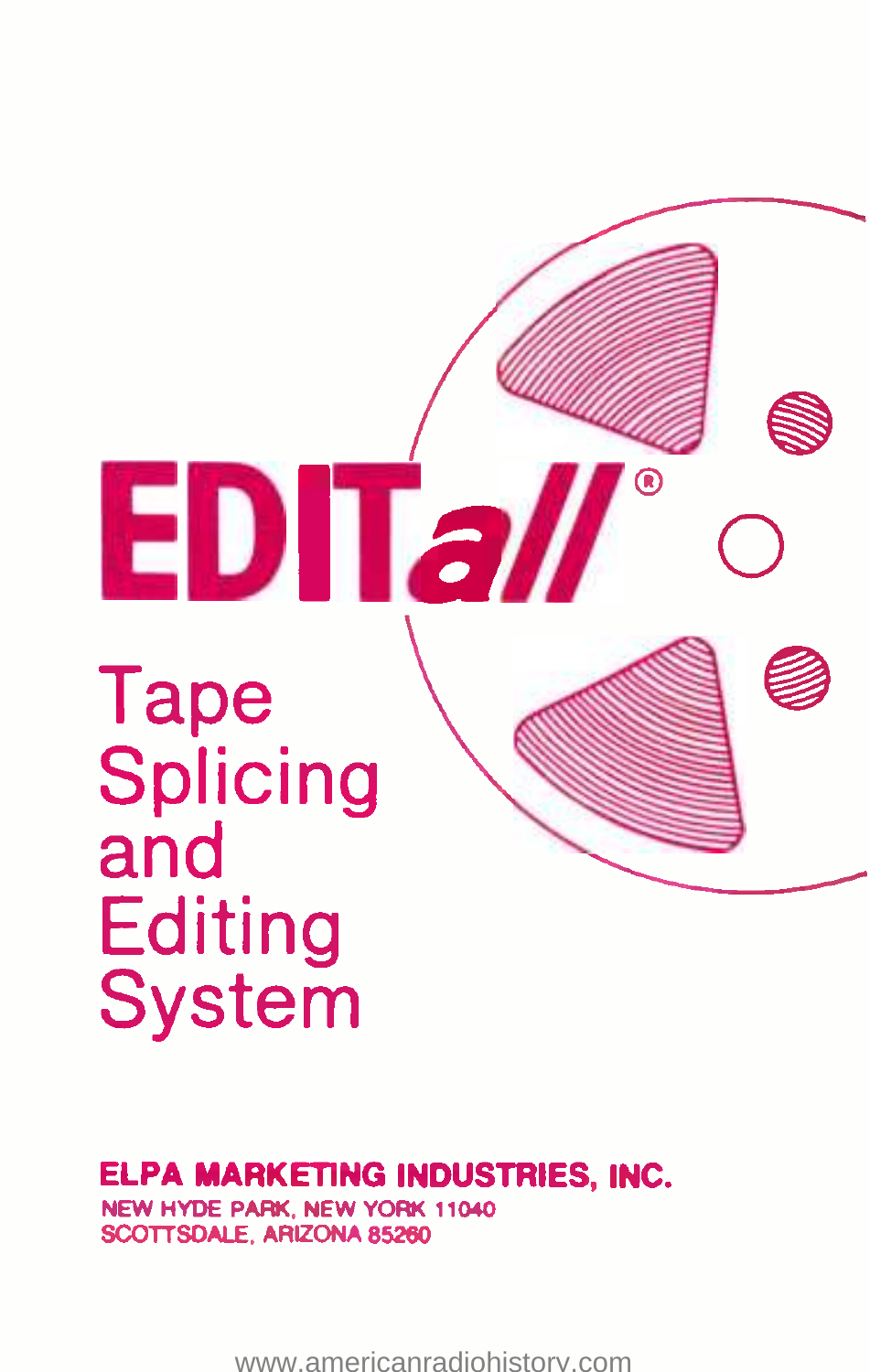# **CONTENTS**

| Ī    | <b>EDITall Tape Splicing &amp;</b> |
|------|------------------------------------|
| н    |                                    |
| ш    |                                    |
| IV   |                                    |
| v    |                                    |
| VI   |                                    |
| VH   |                                    |
| VIII |                                    |
| IX   | How to Measure the                 |
| X    |                                    |
| XI   |                                    |

 $\mathbf{i}$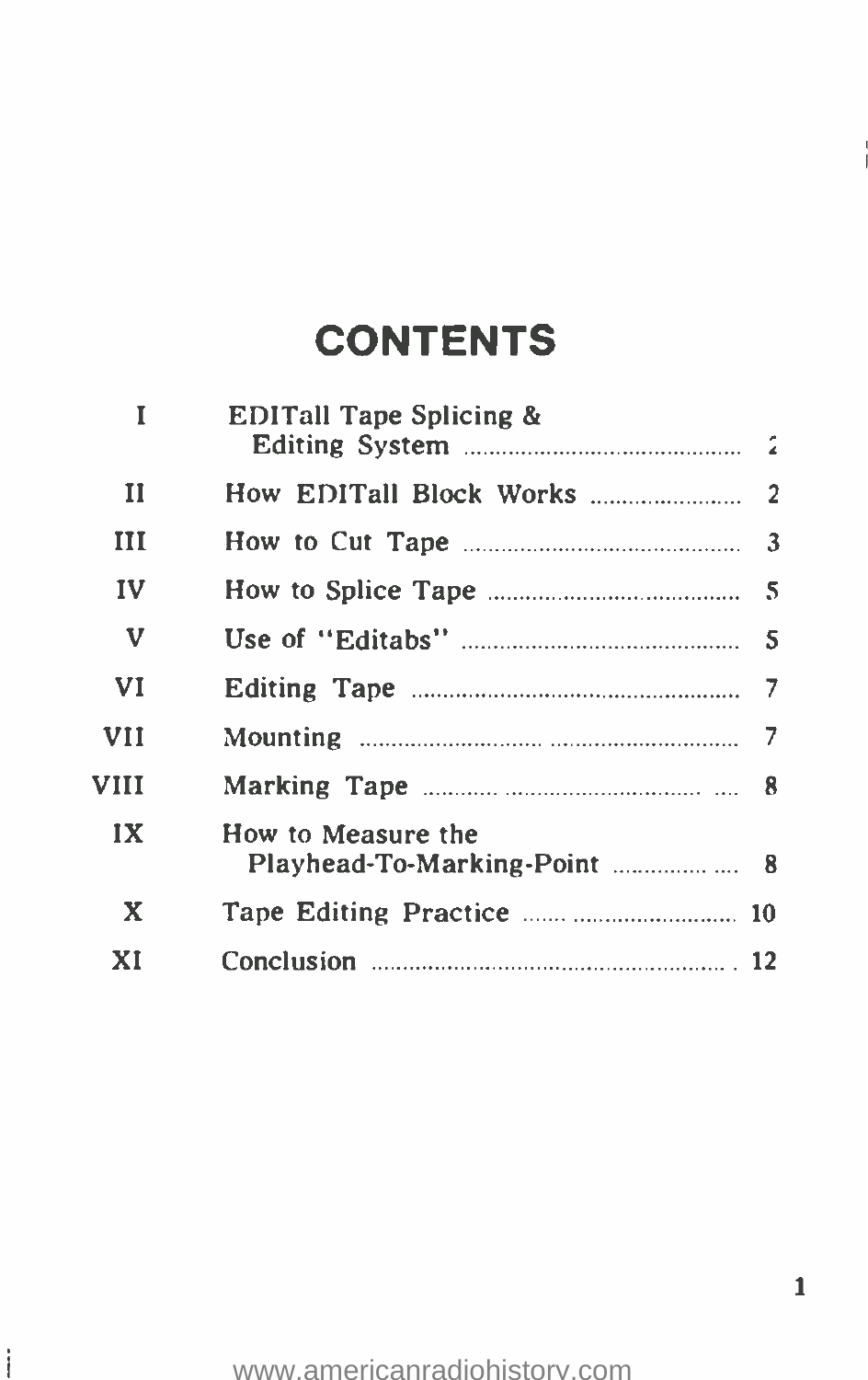# I. THE EDITALL TAPE SPLICING & EDITING SYSTEM

The EDITall System is the simplest and most complete system yet devised, not only for repairing broken tape, but also for cutting, splicing and edit-<br>ing tape. The complete simplicity of this system when it is thoroughly understood allows anyone,<br>novice, amateur or professional, to splice and repair<br>tape perfectly and permanently. It is therefore es-<br>sential that these instructions be read carefully and understood completely before your EDITaII Block is mounted.

# II. HOW THE EDITALL BLOCK WORKS

The EDITaII Block is designed to grip standard recording tape firmly while you are cutting and splicing the tape. The groove in the block is slightly curved and the sides of the groove have tiny pro-<br>truding dovetails machined in them. When you press<br>the tape into the groove, with the shinier side (base<br>side) of the tape facing up, by running your finger over the tape the length of the block, the tape snaps into the groove and the tape edges are held under the tiny dovetails. The tape may then be slid in the groove, but it cannot move by itself. Never try to remove the tape by peeling it out of the groove; you may ruin the tape by doing so! The proper way to remove tape from the groove is to grasp it by both hands at the ends of the block, pull the tape taut and snap it up and out of the groove. Repeated facturer have proved that the EDITall Block, properly used, does not damage tape in any way.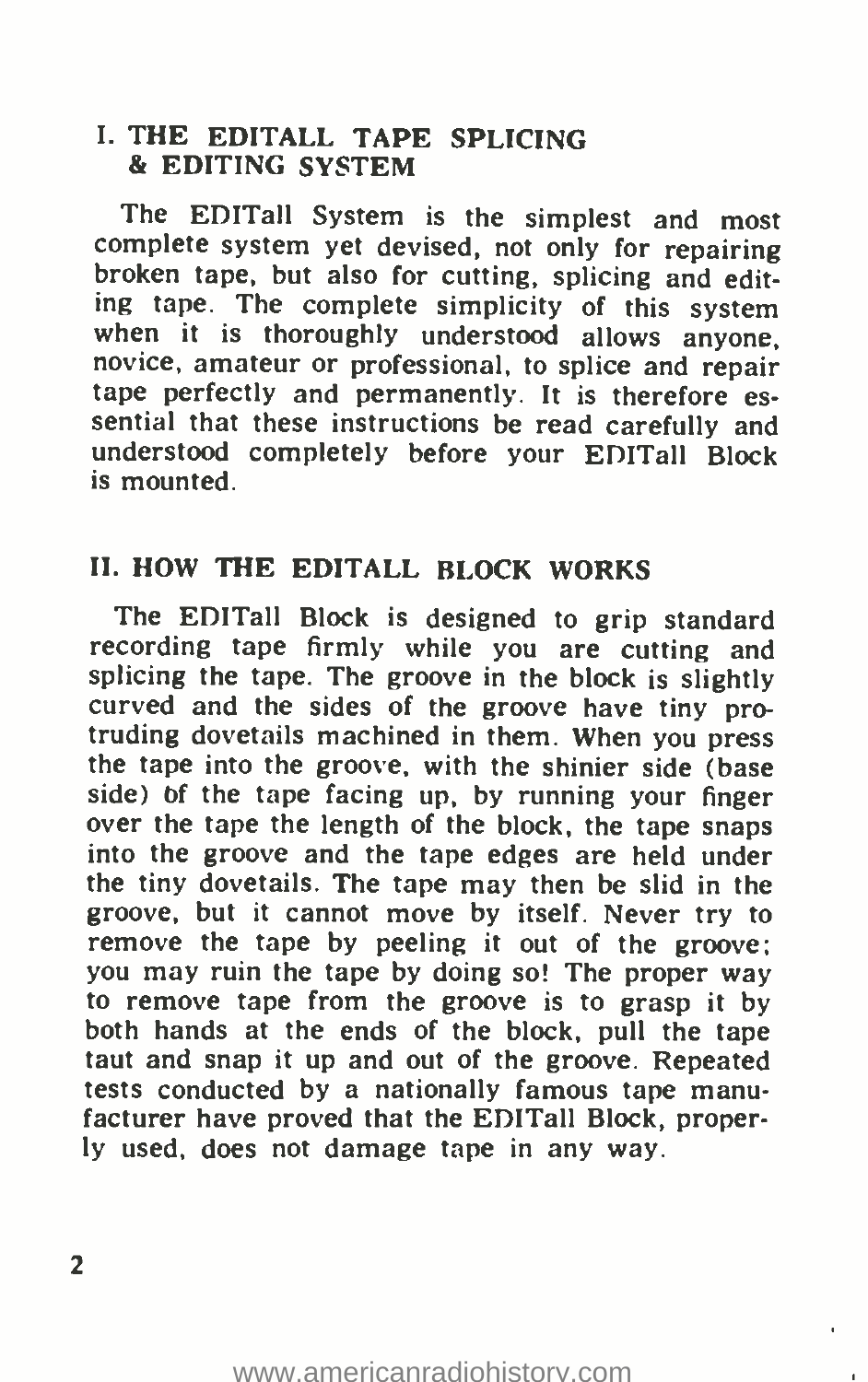# III. HOW TO CUT TAPE

The EDITaII Block is designed for cutting the tape with a single-edge razor blade, such as supplied with EDITaII Kits. Care must be taken that any cutting tool be sharp and be completely demagnetized. Therefore, if a simple, inexpensive, sharp and easily replaceable cutting tool such as a razor is used, whenever it becomes dull or is accidentally magnetized it should be discarded and replaced.

Your EDITaII Block has two cuts which guide the cutting blade. The diagonal cut is at an angle of <sup>45</sup> degrees to the horizontal and should be used in most cases with monaural recordings. The Multitrack cut, which replaces the old 90 degree cut, and varies from 83 to 87 degrees depending on tape width, is used when editing multitrack (2, 4, 8, 16, 24 track) recordings to minimize the audible effects of signal channel lead or lag, as shown in Figure 1. The Multitrack editing angle is designed to take vantage of the psychoacoustic phenomenon of the ears inability to distinguish signal transitions that occur at less than one hundreth of a second. Thus, in multitrack recordings, the ear is unable to detect a signal lag or lead between the several tracks.



Figure <sup>1</sup>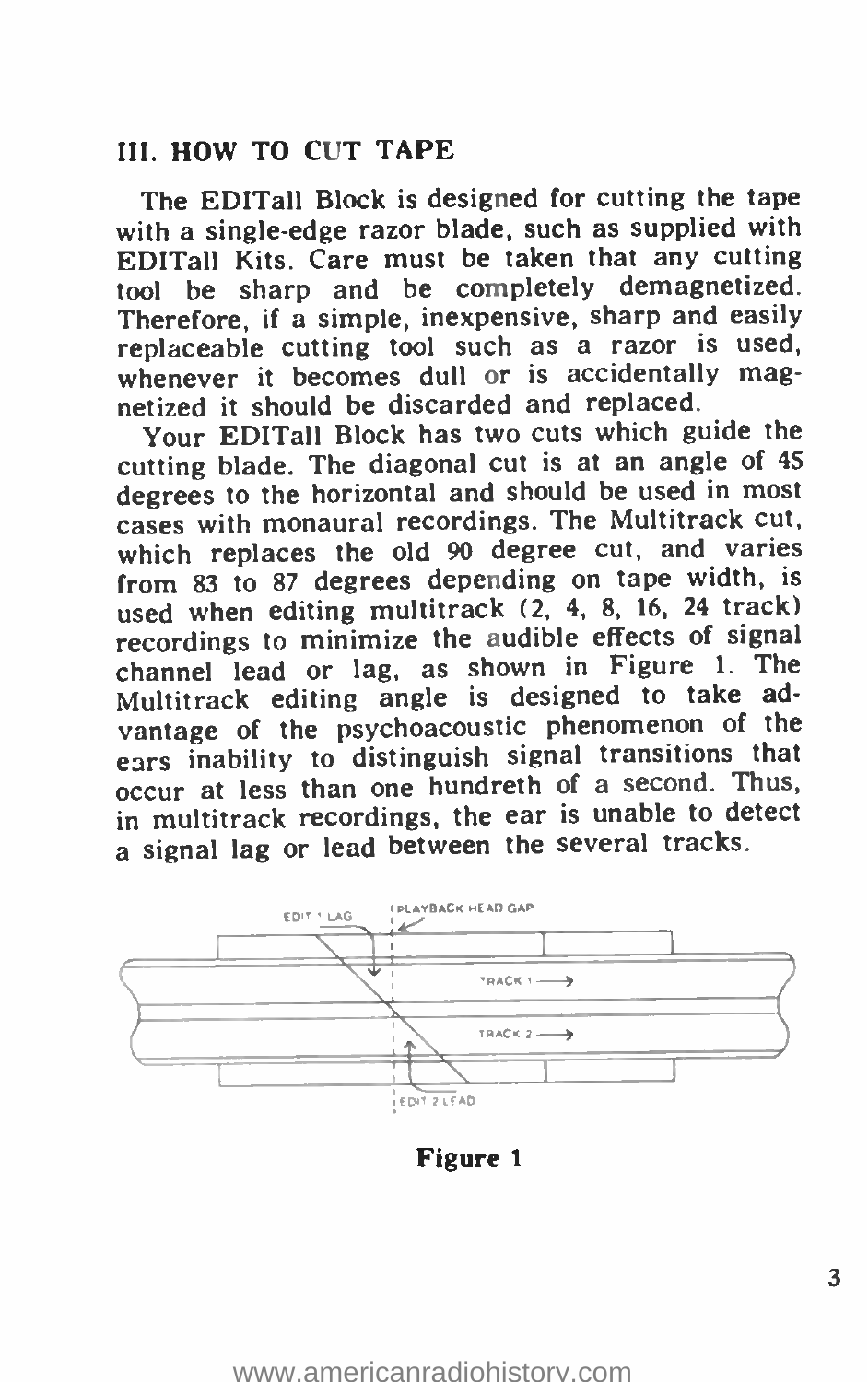Multitrack edit angle, also, will provide for a lower transition level difference of recording bias current across the edit, as shown in Figure 2, producing an averaging effect and reducing the bias transition noise to inaudible levels.



Figure <sup>2</sup>

'Degree of angle varies with tape width from 83° to 87'

With the tape in the groove ready for cutting, hold the razor with its forward point in the cutting slot, and slice the tape by pulling the blade toward you while holding it firmly down in the slot (Fig. 3).



Make certain the razor blade is not magnetized. If it should be magnetized it will magnetize the tape; you will then hear a<br>"click" when that part of the tape is played back.

Figure <sup>3</sup>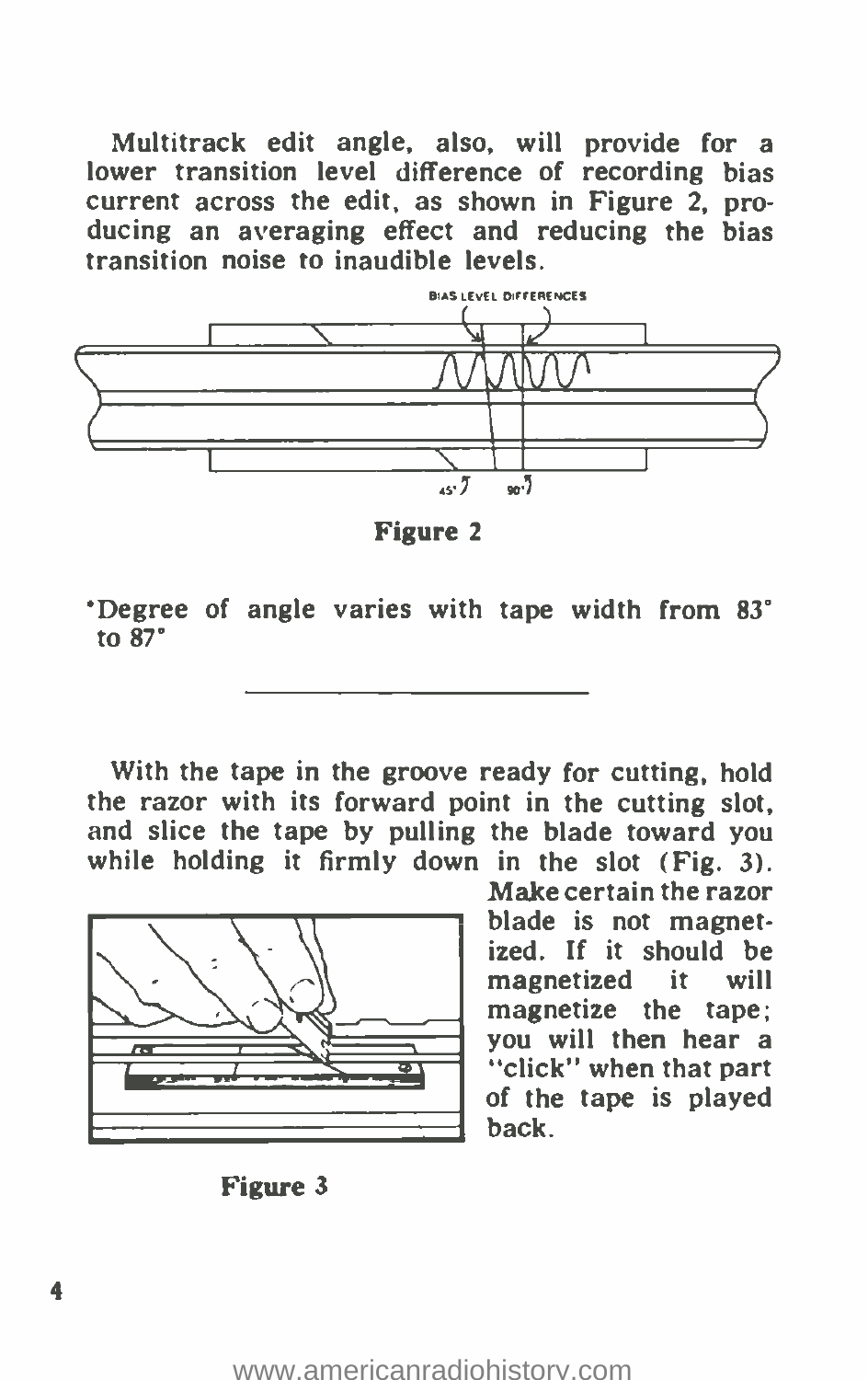## IV. HOW TO SPLICE TAPE

After you have made the first cut, slide the tape along the groove of the ED1Tall Block until you reach the mark for the second cut and make this cut the same way and with the same groove guide. Remove the section of the tape, cut out and butt the two remaining ends firmly together in the block, allowing the groove of the EDITa1I Block to hold the two ends of tape in place at the diagonal cutting slot; then splice as shown in Section V.

For broken tape which you simply wish to repair, the same procedure is followed, except no cuts are necessary provided the ragged edges of the broken tape have not affected the width of the tape. The two ends of the tape, with the shinier side facing up, are simply inserted into the block, and are slid along in the block until the two ends butt together and the splice is then made as described in the following sections.

The new formula adhesive of the Editab pre-cut splices is designed to provide firm contact with standard tapes with an untreated (shinny) backing<br>as well as with the new back-coated tapes.

#### V. USE OF "EDITABS"

ľ

Editabs (Pre-cut Tape Splices) have been designed for use with EDITall Splicing Blocks for  $\frac{1}{2}$ ",  $\frac{1}{4}$ ",  $1/2$ ", and  $3/4$ " tape. The Editab is placed in the block in the manner illustrated after the recording tape has been cut and placed in position in the EDITaII Block. Position the two cut ends of the recording tape, butting together tightly at the cutting groove of the block. Remove an Editab off the strip by the RED end. The Editab is then slid on its edge across

<www.americanradiohistory.com>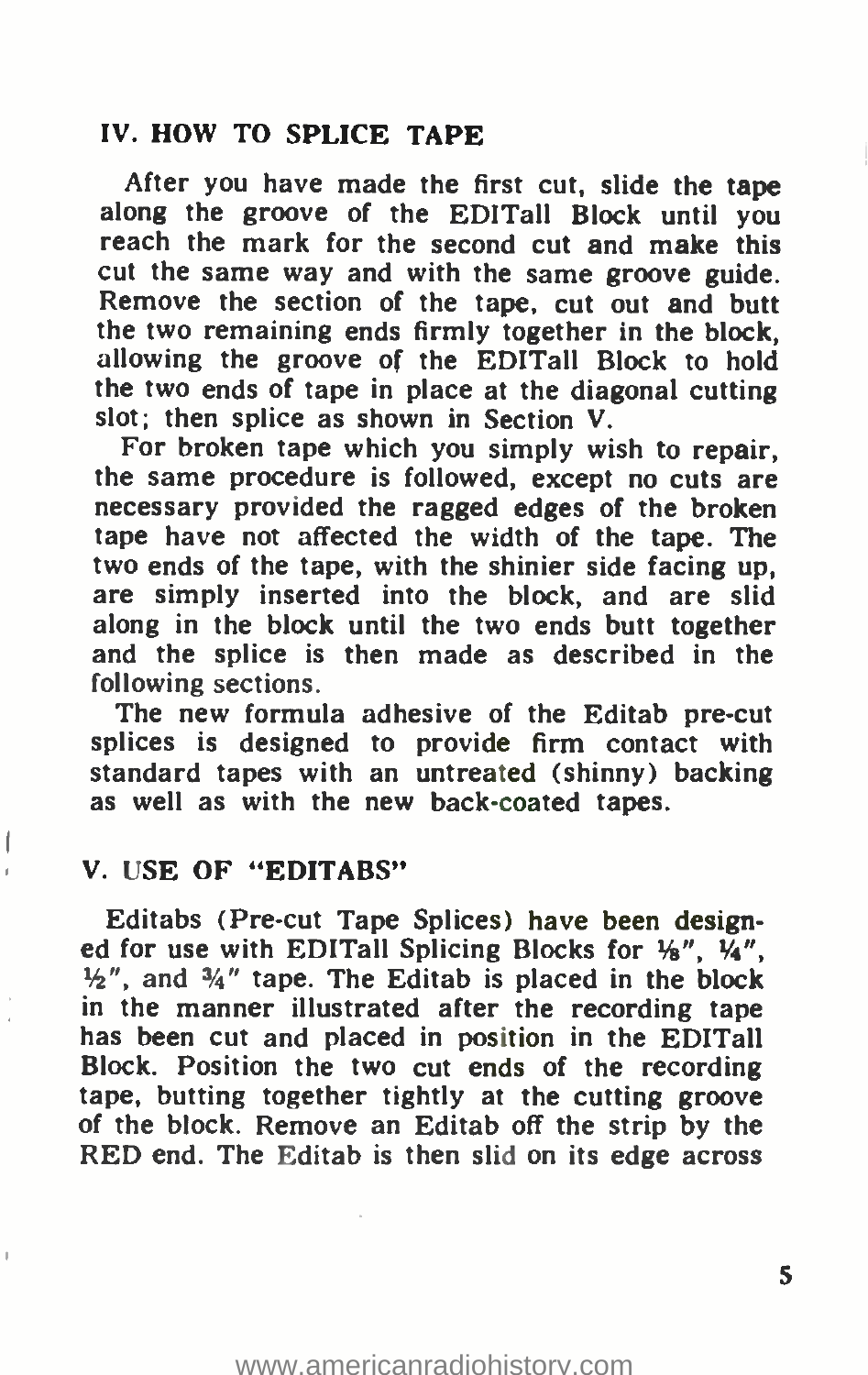the groove, positioned by means of the positionlocating tab "A" as illustrated, then snapped down into the groove.



Holding the position locating Tab "A" in place with one finger, press the white splicing Tab "B" down firmly by running another finger -or -thumb nail back and forth over it a few times until the white splicing Tab "B" takes on the color of the recording tape under it. Once this has been accomplished, pull the spliced tape taut and lift it up and out of the  $block -$  then peel off the clear backing of the Editab from the transparent end (position locating tab "A" end) to the end of the red portion of end "C". Your splice will now be complete, and the splicing tab should be centered exactly over the center of the cut.

If Editabs are not going to be used but splicing tape is, it should be of approximately one inch in length and  $7/32$ " wide for splicing  $\frac{1}{4}$ " tape. The splicing tape should be applied so as to allow 1/64" clearance at each edge so that possible oozing or "bleeding" of the adhesive does not cause wow or flutter during playback.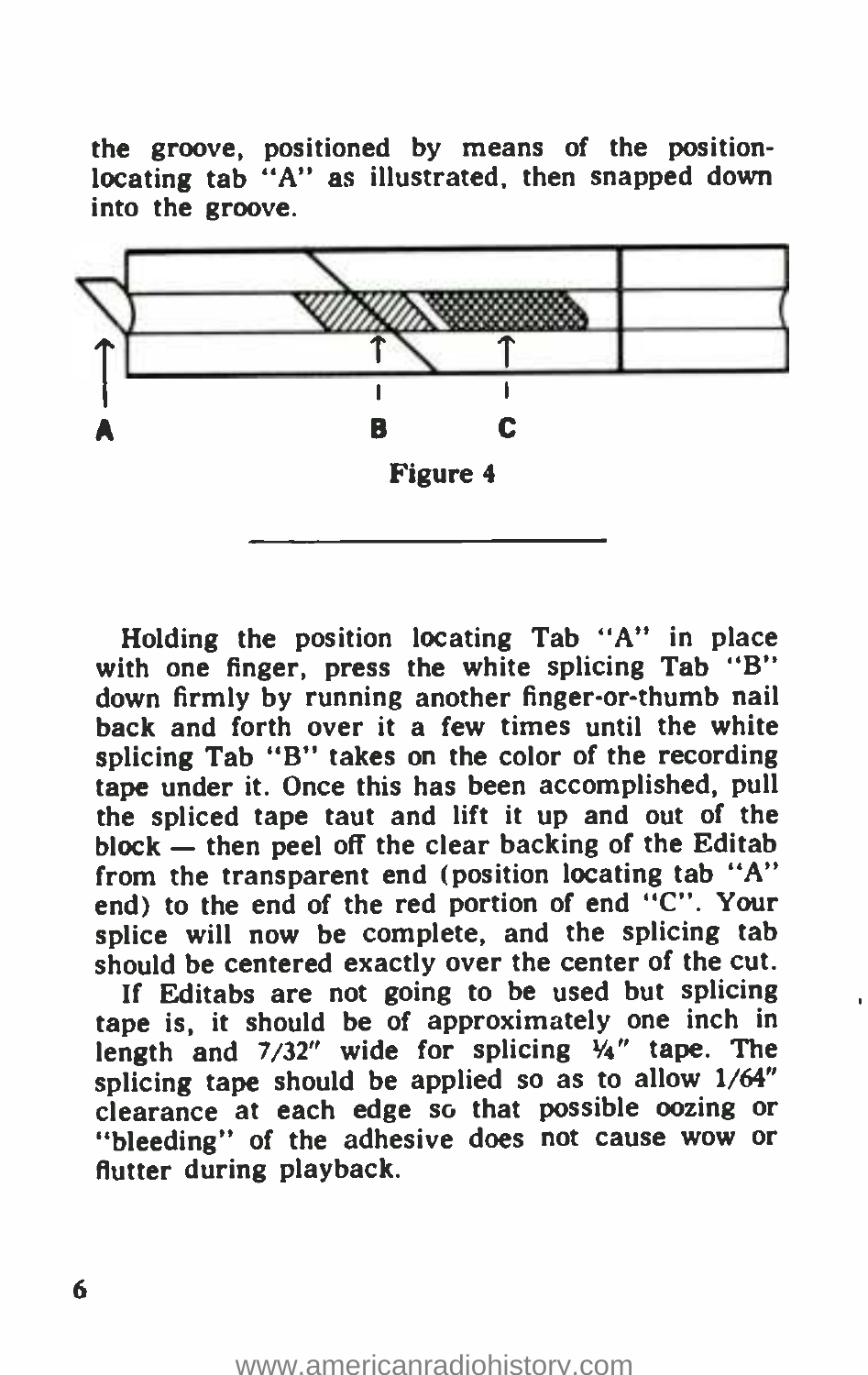## VI. EDITING TAPE

=1

All of the details for editing tape cannot be fully explained in these instructions. A more complete booklet on the subject is available which will enable<br>the beginner and semi-professional to learn in a few minutes the proper procedures to be followed. However, the EDITaII Splicing Blocks have been designed primarily with proper and easy editing in mind and it is therefore important that if the EDITaII Splicing Block is mounted onto a tape re- corder, it should be done correctly the first time.

## VII. MOUNTING INSTRUCTIONS

The EDITa11 Block is designed to be fastened to the top of the tape recorder. On some recorder brands or models the location is extremely con- venient, on others less convenient and even impossible. This depends on the size and design of the respected model. If it is not possible to mount on the recorder, the EDITaII Block can still be used without being mounted, or mounted in a convenient location near the recorder. When mounting on the recorder (See Fig. 5), the block should preferably be fastened to the right of the playback head if, as



is usual, the direction of tape drive is from<br>left to right as you<br>face the recorder. recorder. The block should be mounted so that its diagonal cut is to the left and the Multitrack cut to the right.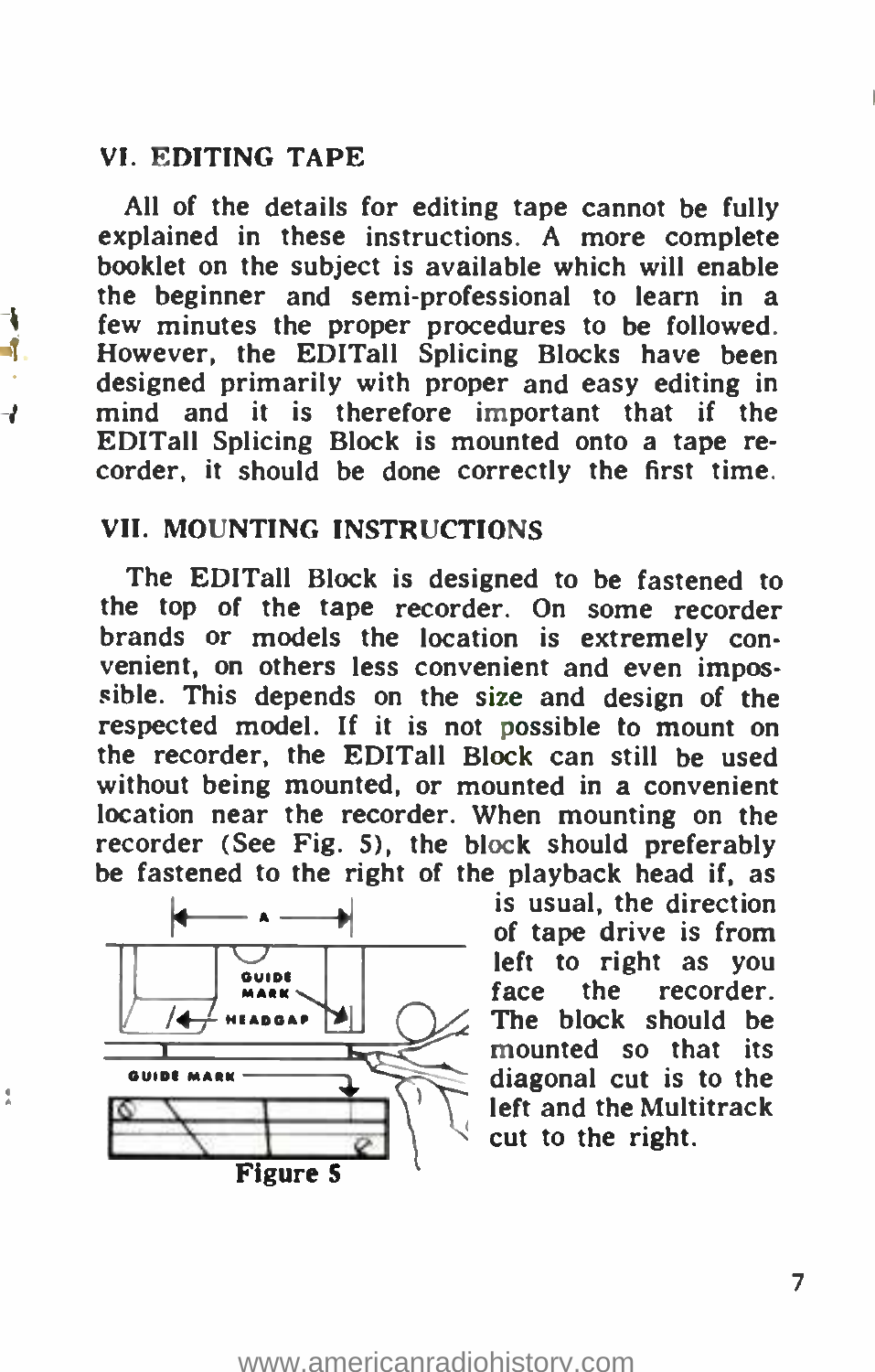## VIII. HOW TO MARK TAPE

In order to know where to cut the tape, it is necessary to mark it while it is in operation on the recorder. The tape should be marked with a special grease pencil which is included with all EDITaII Kits. The best method of marking the tape is to establish a special "marking-point" away from the playback head of the recorder.

# IX. HOW TO MEASURE THE PLAYHEAD-TO-MARKING-POINT DISTANCE

Š

Since sound is reproduced at the magnetic gap of the playback head, you must know where this gap is in order to edit tape accurately. On most professional three -head machines, the playback head gap can be seen through a magnifying glass powerful enough to make a slit a fraction of a thousandth<br>of an inch visible! The distance between it and a spot to its right where the tape can be marked may be accurately measured. The distance is then marked off on the EDITaII, beginning from the center of the diagonal or Multitrack cut, whichever is to be used, and measuring to the right. On all recorders you must measure this distance so that you can mark the tape for cutting easily, without removing the head assembly covers every time you edit tape. Once you have measured the space between the gap and a convenient tape-marking spot and reproduced the distance on your EDITaII, you need not ever again remove the headcover for editing. In Figure 5 (looking at the front of a recorder  $-$  the tape has been flipped over for illustration purposes) the right hand mark on the tape was made while it was pressed against a headcover mounting stud which happened to be in a convenient

<www.americanradiohistory.com>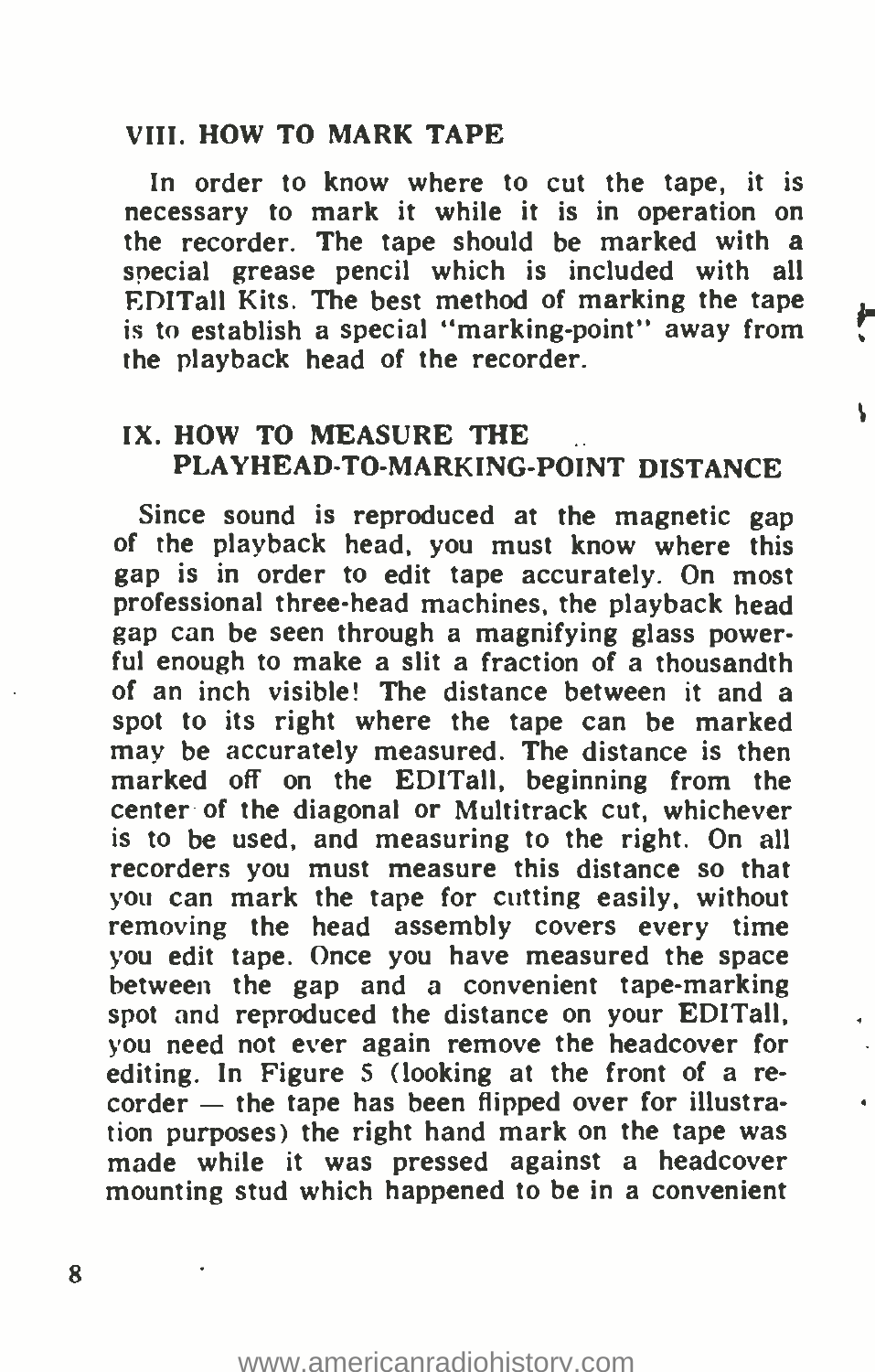place for marking tape for editing. The left hand mark was made on the tape directly over the playback head gap.

With modern short magnetic gaps it is impossible to see the gap without using a magnifying lens. In that case use the following audio method: Record a few seconds of a continuous sound on scrap tape. This sound may be oscillator tone, pitch pipe  $$ any continuous sound. Place this tape in the EDITall and cut into the middle of it, cutting it at the Multitrack angle slot. Then splice a length of leader tape to this tone tape and play it back on your machine.<br>Do this by turning the reels by hand, so that you can stop the tape just as soon as you hear the sound. At this point the splice should be directly over the gap of your playback head. Don't move the tape! Then mark it at the spot you have picked previously to be the tape marking spot. Now remove this marked tape from the recorder and place it in the EDITall, with the splice precisely centered so that it bisects the middle of the diagonal or Multitrack slot, whichever is to be used, on the block. Then mark the EDITall at the place where the other mark on the tape falls (see Fig. 6), either by grease pencil or by making a tiny saw cut in the corner edge of the block. If you use a grease pencil for this purpose, make this mark permanent by cover ing it with a bit a transparent adhesive tape.



Figure 6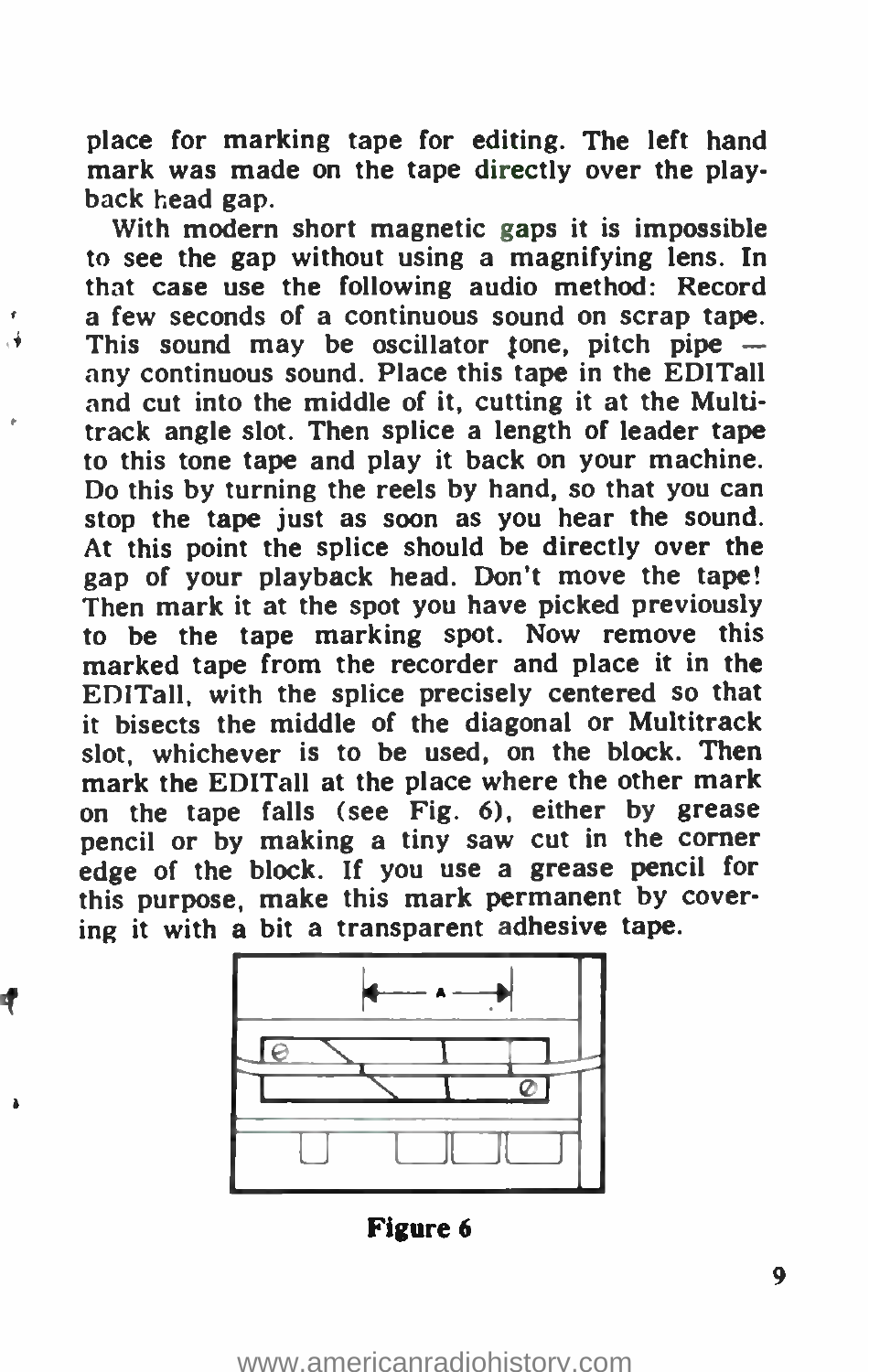Once you have established this tape marking distance for your recorder on your EDITaII you will always know exactly where to cut the tape without removing the head covers. Thereafter all you have to do when editing tape is to mark it at the marking<br>point, align the tape thus marked with the righthand mark you've made on your EDITaII, and then  $\cdot$  cut the tape at the diagonal or Multitrack slot of  $\cdot$ cut the tape at the diagonal or Multitrack slot of your EDITaII. This is the most accurate way to edit  $t$ ape  $-$  considerably more accurate than by marking tape at the head gap every time you cut. In addition to gaining accuracy, you avoid marking the head gap with grease pencil marks, which reduces high frequency response, causes head wear and may misalign the head.

If there is no convenient place, like the stud in Figure 5, to mark tape on your machine, cement a little block of wood to the deck somewhere where it is convenient for marking tape and does not get in the way of normal tape travel. This should not touch the tape as it moves, but remain about  $\frac{1}{4}$  inch behind the tape. Mark the block also, so that your cut will be precise, not just approximate!

# X. TAPE EDITING PRACTICE

Now that you know how to mark, cut and splice  $\mathcal{N}$ tape, you are ready to learn how to edit the tape. The easiest way to learn is by beginning with ordinary speech. Record a few sentences from a newspaper or magazine on tape and then "edit" the printed sentences by running a pencil line through the words or phrases you want to eliminate.

10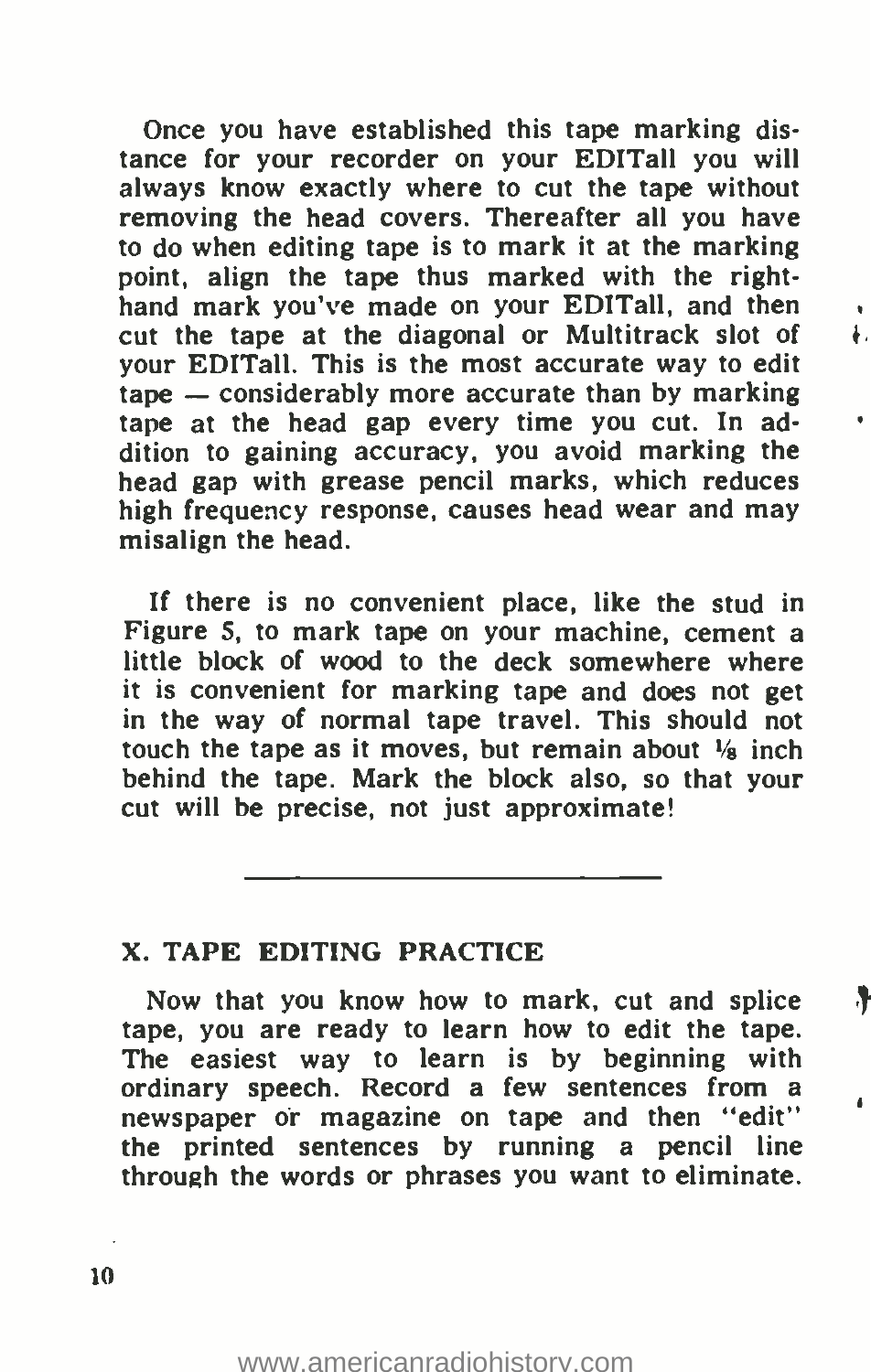$\bullet$   $\bullet$ Then play what you have recorded before cutting the tape, noting carefully whether the words you want to edit can be cut out and still leave naturalsounding speech. It is one thing to edit on paper and quite another to edit recorded speech on tape. You will find that people speak with rhythm, with inflection and a characteristic pace. You have to become familiar with speech habits in order to be-<br>come a good tape editor. Leave in the necessary spaces between words, longer spaces between sen-<br>tences and phrases  $-$  and don't forget to leave space so that the speaker can breathe!

Mark the tape for editing at two points: just before the first sound of the part you want to eliminate, and just before the following part you want to leave in. Editing in this way will help to maintain the speaker's natural pace. After you have marked<br>both points, cut the tape at the first point, moving the tape reels by hand, and pull out the tape you are eliminating up to the second mark. Place this part of the tape in the block and cut it. Then put the other loose end of tape in the block and splice the two ends together, as shown in Section V.

Very few editors can work accurately without turning the tape reels by hand. Practice doing this until you can reproduce a word recorded on the tape at normal speed. Then learn to recognize sounds where the tape is moved at less than normal speeds. The ability to distinguish one sound from another at low tape speed will come to you in time, but only after much practice. Learn first to tell the difference between various consonant sounds, like the sounds of d, t, k, and so forth. Then learn, by listening to recognize any speech sound at low speed. When that

1

11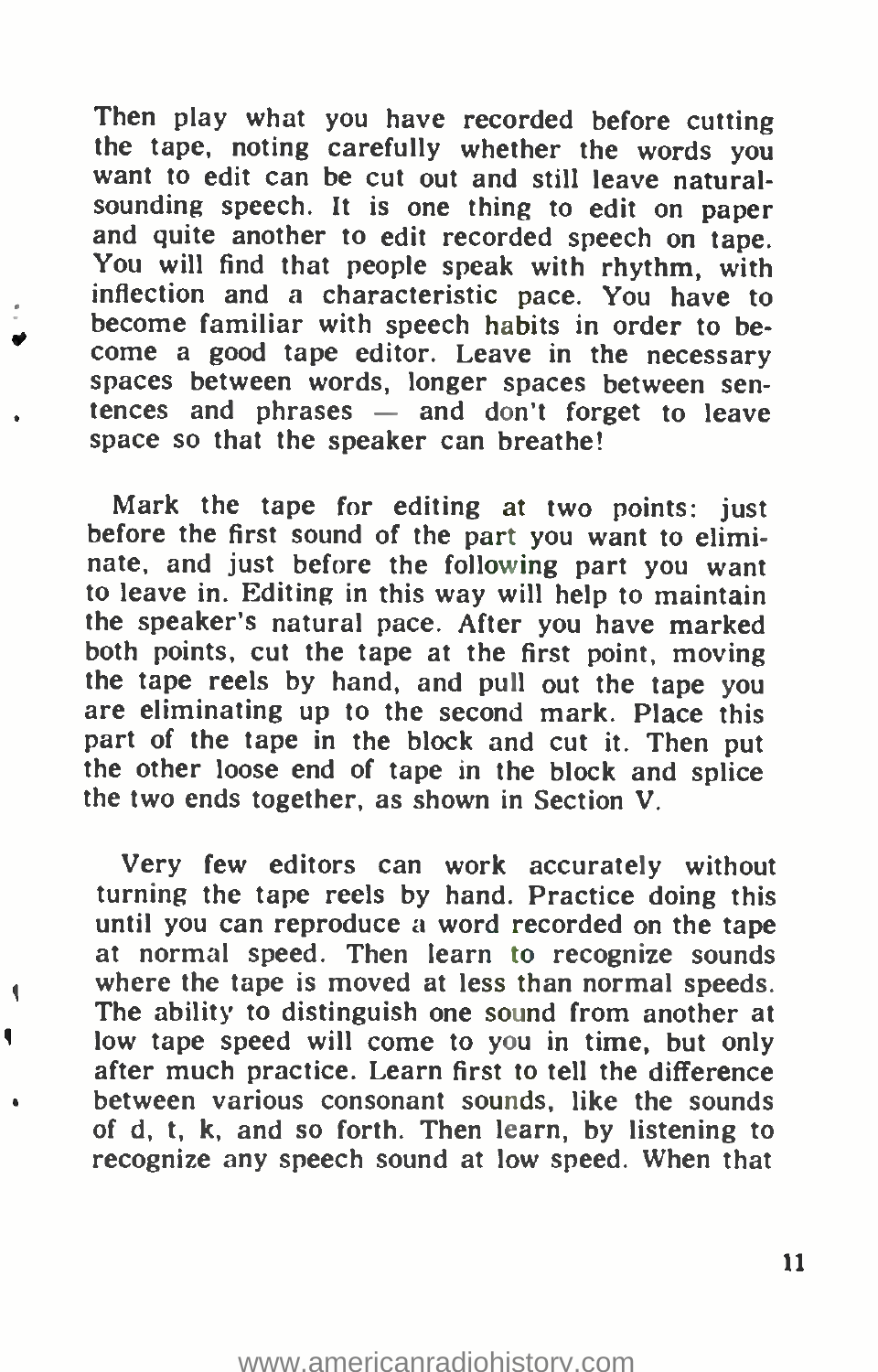time comes you will be well on your way toward all other sounds of speech, until it becomes easy to becoming an expert tape editor.

## XI. EDITALL BOOKLET ON TAPE EDITING

A more detailed approach to tape splicing and editing is available from all EDITaII dealers or by contacting ELPA MARKETING INDUSTRIES, INC. directly. Send \$1.00 to cover cost of handling and shipping of "Tape Editing" by Joel Tall, (available from either ELPA, New Hyde Park, N.Y. 11040 or Scottsdale, Arizona 85260).

Y.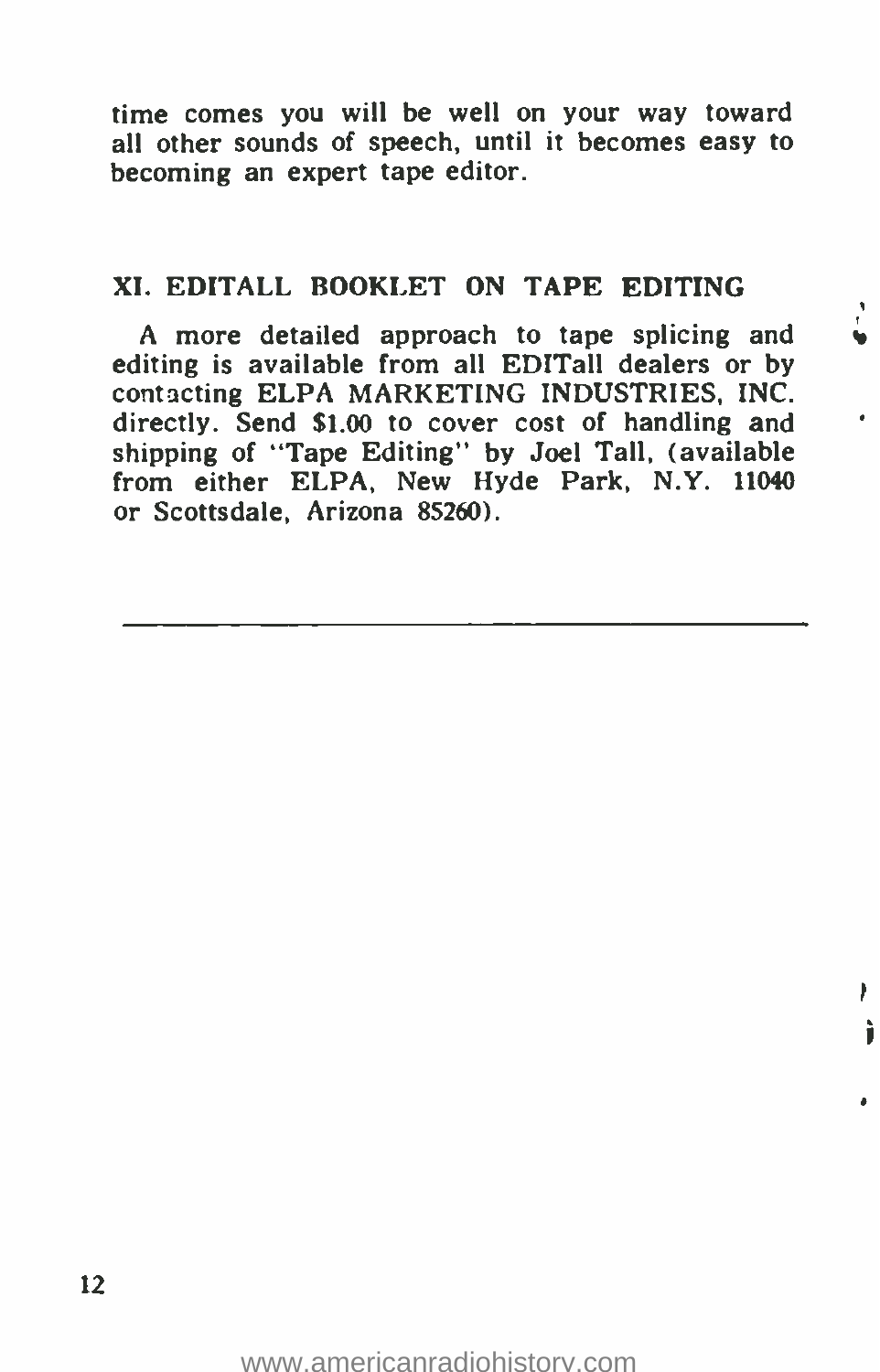<www.americanradiohistory.com>

e i

٠

٠

 $\cdot$ 

.